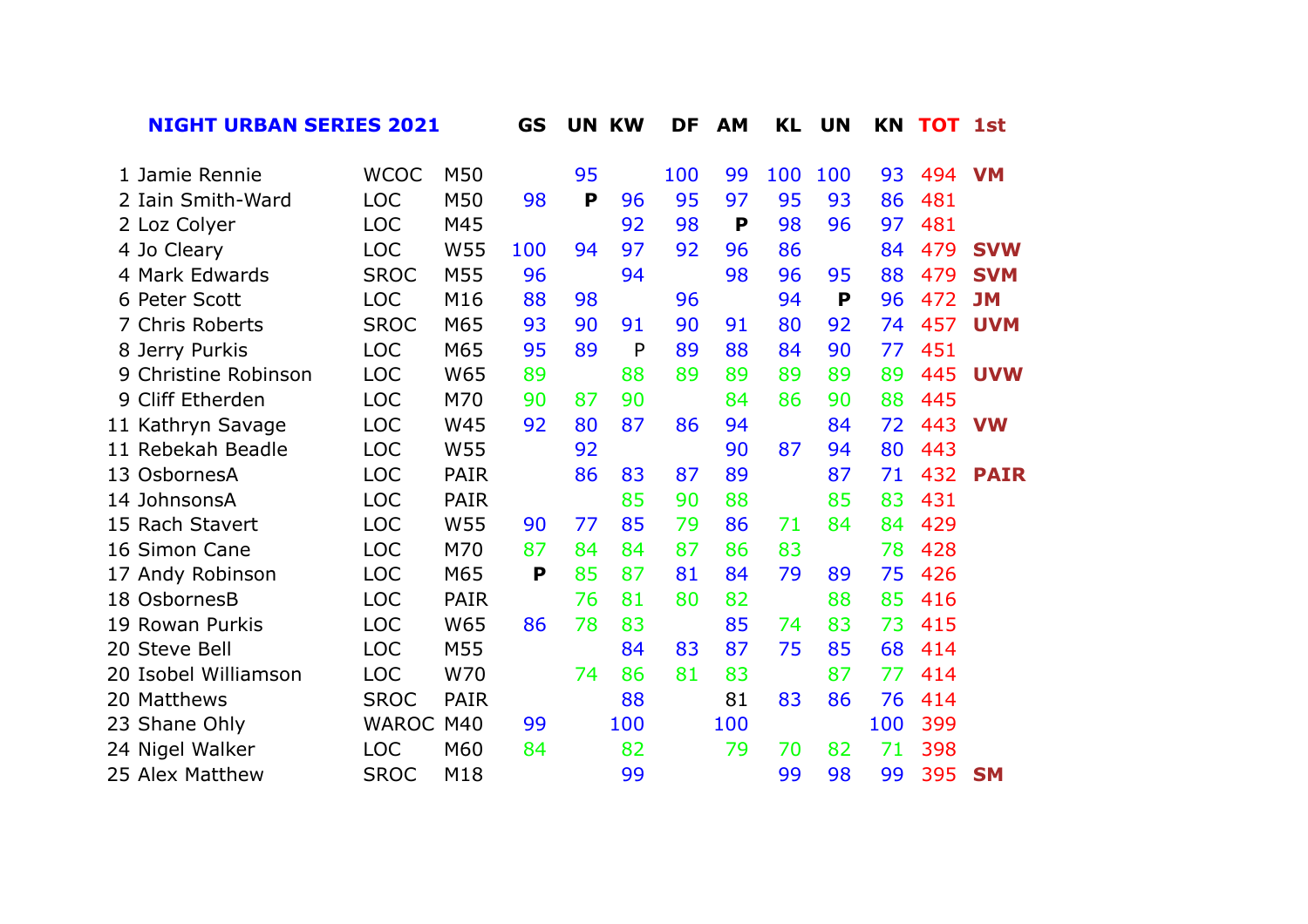| 26 Joe Murphy          | <b>SROC</b> | M55         |    |     | 95 |    |    | 92 | 97 | 87 | 371 |           |
|------------------------|-------------|-------------|----|-----|----|----|----|----|----|----|-----|-----------|
| 27 Simon Filmore       | <b>LOC</b>  | M65         |    | 96  |    | 93 |    | 88 |    | 78 | 355 |           |
| 28 Mark Scaife         | <b>LOC</b>  | M50         |    | 79  | 86 | 85 | 93 |    |    |    | 343 |           |
| 29 Mike Hooper         | <b>LOC</b>  | M50         |    | 87  |    | 88 |    | 86 |    | 73 | 334 |           |
| 30 Cath Lee            | <b>LOC</b>  | W55         |    |     |    |    | 81 | 72 | 86 | 75 | 314 |           |
| 31 Andrew Bell         | <b>LOC</b>  | M18         |    |     | 93 |    |    | 97 |    | 90 | 280 |           |
| 32 Matthew Rooke       | <b>LOC</b>  | M21         |    | 100 |    | 79 |    |    | 99 |    | 278 |           |
| 33 Alison Hooper       | <b>LOC</b>  | W45         |    | 86  |    | 84 |    | 82 |    |    | 252 |           |
| 34 Judy Burge          | <b>LOC</b>  | W60         |    | 83  |    | 88 |    | 80 |    |    | 251 |           |
| 35 Hannah Wright       | <b>IND</b>  | W18         |    |     | 80 |    | 85 |    | 83 |    | 248 | <b>SW</b> |
| 36 Alex Earley         | <b>LOC</b>  | W21         |    | 85  |    | 80 |    |    |    | 81 | 246 |           |
| 37 Judith Filmore      | <b>LOC</b>  | W60         |    | 82  |    |    |    | 76 |    | 74 | 232 |           |
| 38 Steve Burge         | <b>LOC</b>  | M75         |    | 75  |    | 78 |    | 73 |    |    | 226 |           |
| 39 Harry O'Donovan     | <b>LOC</b>  | M20         |    | 99  |    | 94 |    |    |    |    | 193 |           |
| 40 Will Reed           | <b>IND</b>  | M35         |    | 97  |    | 91 |    |    |    |    | 188 |           |
| 41 Graham Farley       | <b>LOC</b>  | M60         |    | 91  |    |    |    |    | 91 |    | 182 |           |
| 42 Daisy Rennie        | <b>WCOC</b> | W16         |    | 90  |    |    |    |    |    | 90 | 180 | <b>JW</b> |
| 43 Graham Capper       | <b>LOC</b>  | M60         |    | 89  |    |    |    | 90 |    |    | 179 |           |
| 44 Alice Rea           | <b>WCOC</b> | W21         |    |     |    |    |    | 89 |    | 89 | 178 |           |
| 45 Vicky Whalley-Jones | <b>IND</b>  | W40         | 91 |     | 82 |    |    |    |    |    | 173 |           |
| 46 Lindsey Bayles      | <b>LOC</b>  | W60         | 94 | 78  |    |    |    |    |    |    | 172 |           |
| 47 Derek Fryer         | <b>LOC</b>  | M65         |    | 93  |    | P  |    | 78 |    |    | 171 |           |
| 48 Andrew Smith        | <b>LOC</b>  | M75         |    |     | 89 |    |    | 79 |    |    | 168 |           |
| 49 David Corp          | <b>LOC</b>  | M70         | 87 | 79  |    |    |    |    |    |    | 166 |           |
| 50 JohnsonsB           | <b>LOC</b>  | <b>PAIR</b> |    |     |    | 83 |    |    |    | 81 | 164 |           |
| 50 Rebecca Wilson+1    | <b>IND</b>  | <b>PAIR</b> |    |     | 81 |    |    |    |    | 83 | 164 |           |
| 50 David Downes        | <b>WCOC</b> | M65         |    |     |    |    |    | 77 |    | 87 | 164 |           |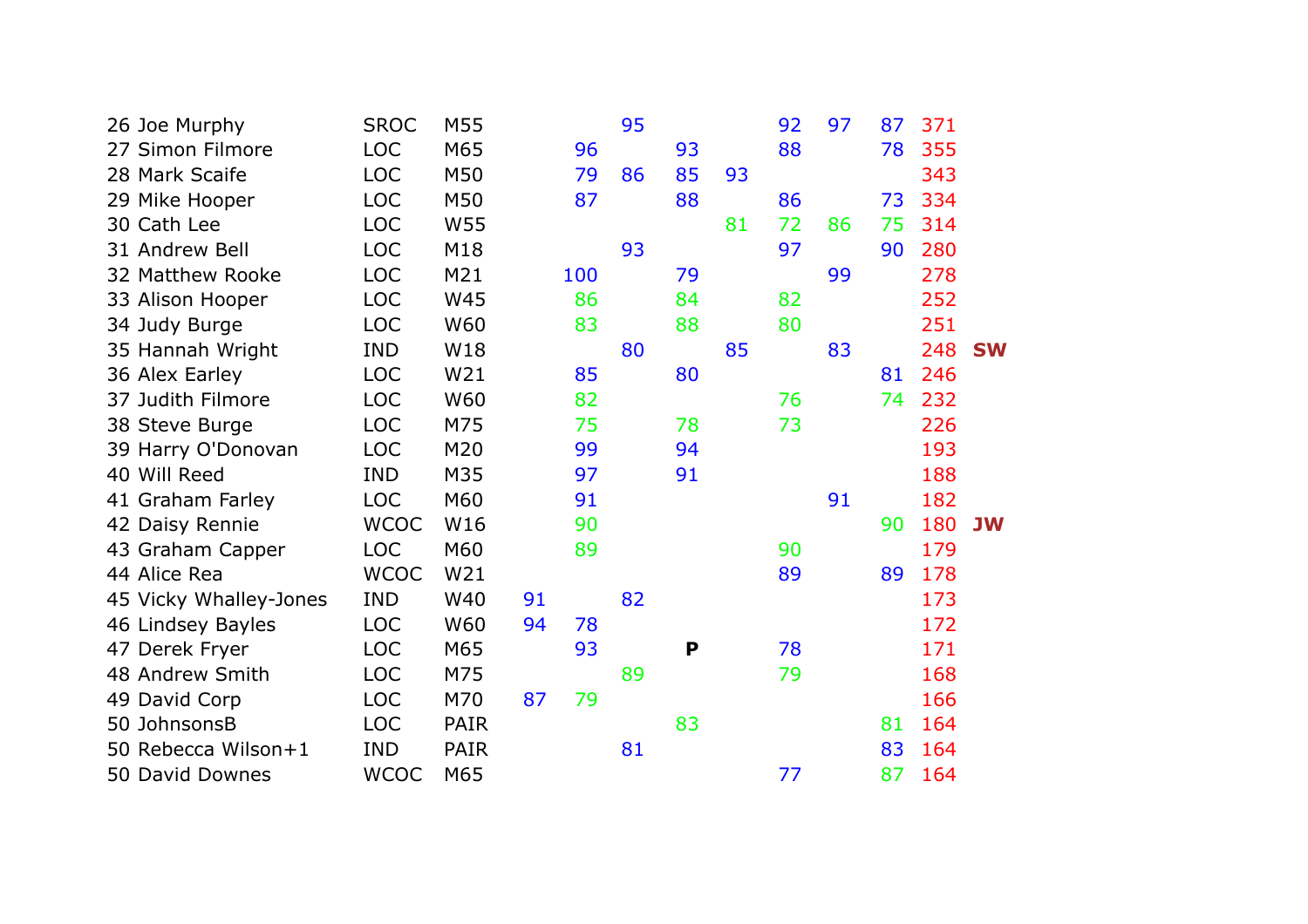| 53 Carol McNeill         | <b>LOC</b>  | W75         |    | 81 |    | 82 |    |    |    | 163 |
|--------------------------|-------------|-------------|----|----|----|----|----|----|----|-----|
| 53 Jane Toothill         | <b>LOC</b>  | W45         | 85 |    |    |    | 78 |    |    | 163 |
| 53 Thompsons             | <b>LOC</b>  | <b>PAIR</b> |    | 88 |    |    |    | 75 |    | 163 |
| 56 Sandy Turner          | <b>LOC</b>  | W55         |    | 80 |    |    |    |    | 80 | 160 |
| 57 David Sarti           | <b>LOC</b>  | M55         |    |    |    | 85 |    |    | 72 | 157 |
| 57 Rushtons              | <b>IND</b>  | <b>PAIR</b> |    |    |    |    |    | 81 | 76 | 157 |
| 59 Heather Heppenstall   | <b>LOC</b>  | W40         |    |    |    | 99 |    |    |    | 99  |
| 60 Toby Johnson          | <b>LOC</b>  | M45         |    |    | 98 |    |    |    |    | 98  |
| 60 Keith Tonkin          | BL          | M60         |    |    |    |    |    |    | 98 | 98  |
| 62 Ian Portet            | <b>IND</b>  | M21         | 97 |    |    |    |    |    |    | 97  |
| 62 Laura Brown           | <b>LOC</b>  | W16         |    |    |    | 97 |    |    |    | 97  |
| 64 Ben Carter            | <b>EPOC</b> | M40         |    |    |    |    | 95 |    |    | 95  |
| 64 James Todhunter       | <b>SROC</b> | M40         |    |    |    |    |    |    | 95 | 95  |
| 66 Phillip Winskill      | <b>WCOC</b> | M40         |    |    |    |    |    |    | 94 | 94  |
| 67 Brian Ward            | <b>HALO</b> | M55         |    |    |    |    |    | 93 |    | 93  |
| 68 Aly Brook             | <b>IND</b>  | W21         |    |    |    |    | 92 |    |    | 92  |
| 68 Matthew Horne         | <b>LOC</b>  | M20         |    |    |    |    |    |    | 92 | 92  |
| 70 Mike Brooks           | <b>IND</b>  | M50         |    |    |    |    |    | 91 |    | 91  |
| 70 Dai Bedwell           | <b>DVO</b>  | M50         |    |    |    |    |    |    | 91 | 91  |
| 72 Liz Lawton            | <b>IND</b>  | W45         |    |    | 90 |    |    |    |    | 90  |
| 72 Mark Chapman          | <b>SYO</b>  | M55         |    |    |    |    | 90 |    |    | 90  |
| 72 Padraig Spillane      | <b>IND</b>  | M21         |    |    |    |    |    | 90 |    | 90  |
| 75 Melanie Whalley-Jones | <b>IND</b>  | W21         | 89 |    |    |    |    |    |    | 89  |
| 75 Joanne Haslett        | <b>IND</b>  | W45         |    |    | 89 |    |    |    |    | 89  |
| 77 Emily Rumsey          | <b>IND</b>  | W21         | 88 |    |    |    |    |    |    | 88  |
| 77 Kevin Brooks          | <b>IND</b>  | M45         |    | 88 |    |    |    |    |    | 88  |
| 77 Marnie Lusardi        | <b>SROC</b> | W16         |    |    |    |    |    | 88 |    | 88  |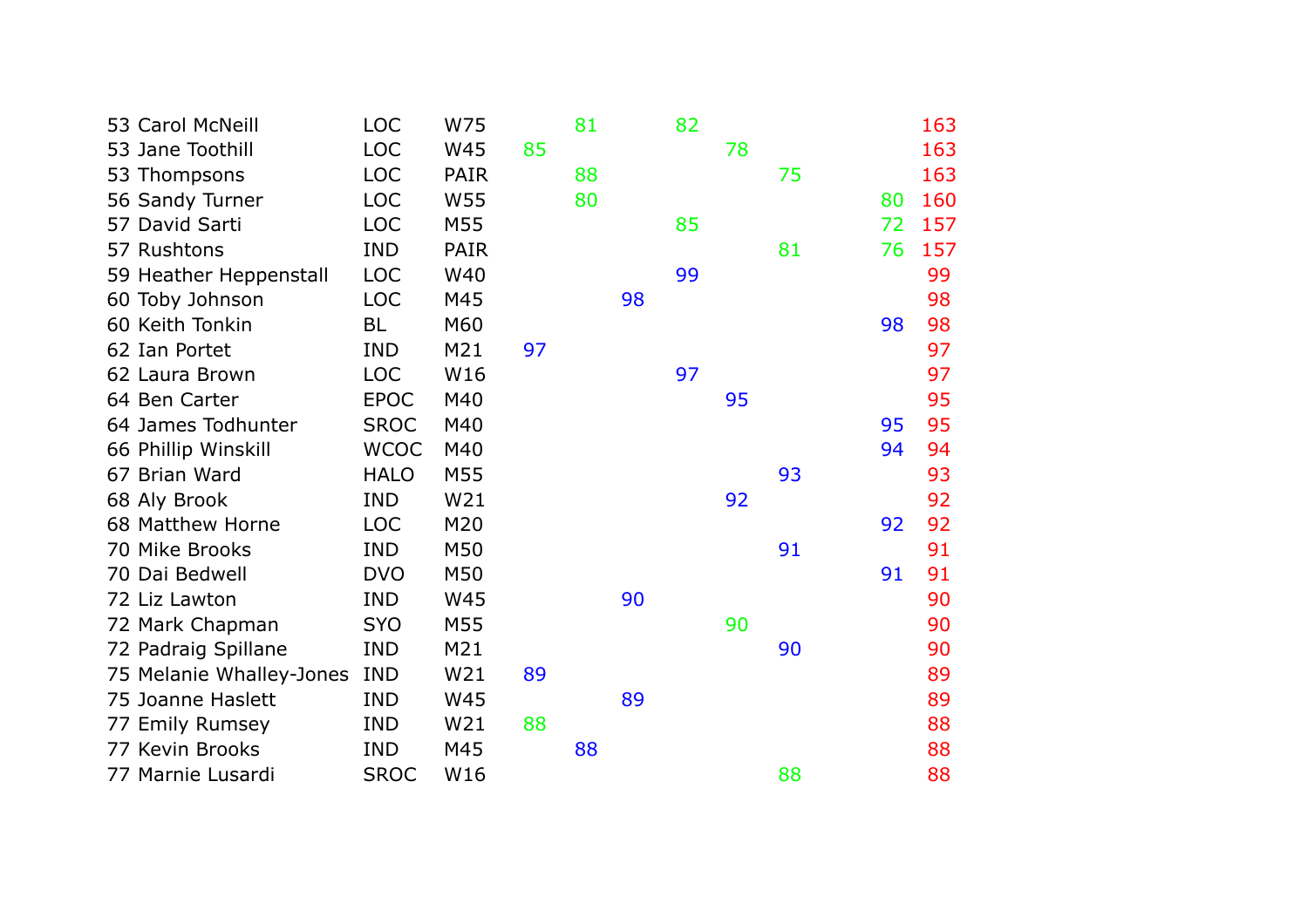| 77 Robert Smith      | <b>LOC</b>  | M55         |    |    |    |    | 88 |    | 88 |
|----------------------|-------------|-------------|----|----|----|----|----|----|----|
| 81 Jean Bell         | <b>LOC</b>  | W55         |    |    | 87 |    |    |    | 87 |
| 81 Helen Hooper      | <b>LOC</b>  | W50         |    |    |    | 87 |    |    | 87 |
| 83 Cox               | <b>IND</b>  | <b>PAIR</b> |    | 86 |    |    |    |    | 86 |
| 83 Todhunters        | <b>SROC</b> | <b>PAIR</b> |    |    |    |    |    | 86 | 86 |
| 85 Andrew Bell       | <b>BL</b>   | M70         |    |    |    | 85 |    |    | 85 |
| 85 Janie Oates       | <b>IND</b>  | W21         |    |    |    |    |    | 85 | 85 |
| 87 Emma Seery        | <b>IND</b>  | W40         | 84 |    |    |    |    |    | 84 |
| 87 Liz Heaton        | <b>LOC</b>  | W40         |    | 84 |    |    |    |    | 84 |
| 87 Bellarbys         | <b>SROC</b> | <b>PAIR</b> |    |    |    | 84 |    |    | 84 |
| 90 Emily Turner      | <b>LOC</b>  | W18         | 83 |    |    |    |    |    | 83 |
| 91 Tim Boden         | <b>LOC</b>  | M55         | 82 |    |    |    |    |    | 82 |
| 91 Gary Lingard      | <b>LOC</b>  | M50         |    | 82 |    |    |    |    | 82 |
| 91 Anne Edwards      | <b>LOC</b>  | W21         |    |    |    |    |    | 82 | 82 |
| 91 Janet Nash        | <b>LOC</b>  | W70         |    |    |    |    |    | 82 | 82 |
| 95 Amelia Thompson   | <b>LOC</b>  | <b>PAIR</b> | 81 |    |    |    |    |    | 81 |
| 96 Mike Atherton     | <b>LOC</b>  | M70         |    |    | 80 |    |    |    | 80 |
| 97 Karen Parker      | <b>BL</b>   | W55         |    |    |    |    |    | 79 | 79 |
| 97 Erik Bellarby     | <b>SROC</b> | <b>PAIR</b> |    |    |    |    |    | 79 | 79 |
| 99 Mounceys          | <b>IND</b>  | <b>PAIR</b> |    |    |    | 78 |    |    | 78 |
| 100 Fletchers        | <b>LOC</b>  | <b>PAIR</b> | 77 |    |    |    |    |    | 77 |
| 100 Amanda Ward      | <b>HALO</b> | W55         |    |    |    | 77 |    |    | 77 |
| 102 James Bellarby   | <b>SROC</b> | M45         |    |    |    | 76 |    |    | 76 |
| 103 Jennifer Bushell | <b>IND</b>  | W35         |    |    |    |    |    | 70 | 70 |
| 103 Jessica Bellarby | <b>SROC</b> | W40         |    |    |    |    |    | 70 | 70 |
| 105 Rosanne Broyd    | <b>IND</b>  | W21         |    |    |    |    |    | 69 | 69 |
| 106 Chris Plumpton   | <b>IND</b>  | M60         |    |    |    |    |    | 67 | 67 |
|                      |             |             |    |    |    |    |    |    |    |